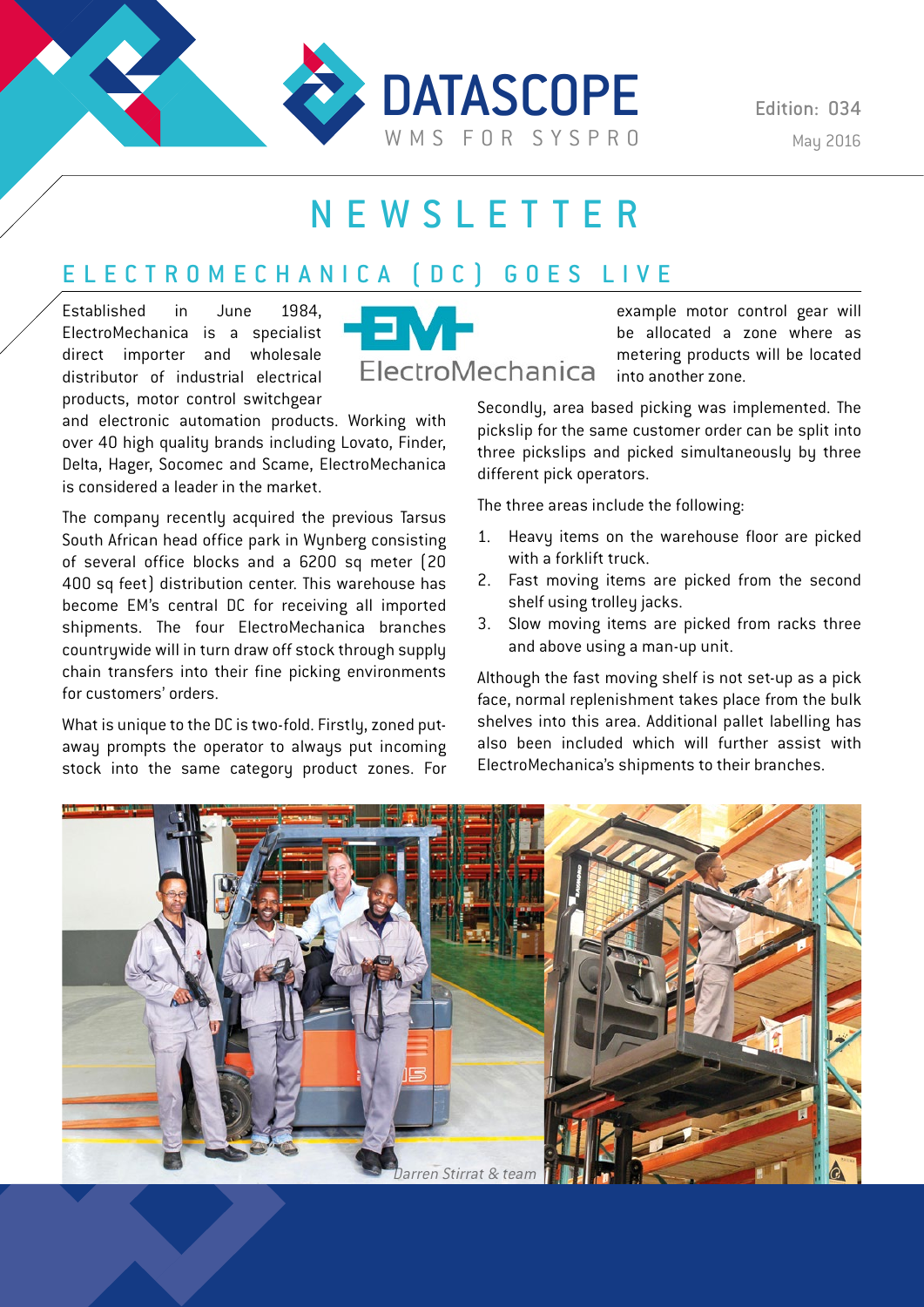#### continues ELECTROMECHANICA (DC) GOES LIVE

New functionality in V35 now allows for the import of the suppliers barcode which can easily be linked to ElectroMechanica's stock code allowing for picker scanning of every item during the picking process, thus improving picking accuracy immensely. In this way small boxed items do not need to be labeled using general labelling in WMS, consequently reducing bottlenecks on receipt.

The DC went live at the beginning April 2016 and increasing volumes of shipments have now been routed into this warehouse. Darren Stirrat, Operations Manager and Project Sponsor at ElectroMechanica, commented on the new system: "We will be able to establish control of our bulk products without having to compromise on space. It has been a great learning curve, and with the aid of the DATASCOPE WMS system we are now in the process of having our systems work for us. Once it has been rolled out to the entire EM Network we will be able to improve our efficiencies and overall customer satisfaction. A great big THANK YOU to all involved in implementing this project!".

ElectroMechanica is constantly looking for ways to improve customer satisfaction. The implementation of the DC is yet another example of how the company goes the extra mile to increase accuracy, productivity and speed of service to their customers.

## ZOOM VIDEO CONFERENCING (This is fantastic!)

At DATASCOPE we have come to realise the value in clear and effective communication.

Until recently one of the biggest stumbling blocks was the difficulty in communicating between our employees, who are typically anywhere between Port Elizabeth, Cape Town, Midrand, Chicago and Montreal and our valued clients. We evaluated

many offerings to find a Video Conferencing solution that is cost effective, simple to use, quick to set up, and allows us not only to share content (such as presentations), but also to read the facial expressions of the person we are talking to.

When evaluating offerings from leading VC brands we soon realised the biggest issues were high cost and the lack of flexibility. We reviewed the Google Hangouts offering but realised that we needed a cloud based solution that is open ended enough that we can contact potential clients and our own staff without first going through an arduous setup.

We had been using a product called Zoom (www.zoom. us) for several months. Zoom recently introduced an offering called Zoom Rooms. This uses a small PC in conjunction with an iPad controller and two screens. We selected a Logitech kit for our HD Camera and



Speakerphone (includes a noise cancelling Microphone). This is paired with two LG 55inch Television monitors, one shows video and the other shared content. Zoom Rooms is integrated into our Outlook calendars, allowing for very quick scheduling of meetings. We can also start an immediate meeting or share content from a laptop or via

Apple Airplay from the iPad controller.

Individuals can also join the meeting via their Smartphone, Tablet or Laptop, allowing flexibility and mobility.

This has proved to be a very powerful tool! We are now able to market and demonstrate DATASCOPE WMS to customers anywhere in the world. Zoom is also reducing our need to travel (especially for project and support meetings). If you would like to find out how to contact us via Zoom, Feel free to email adrianb@ datascope.co.za.

"We are encouraging all our existing clients to invest in at least one Zoom VC conference room. The costs are reasonable and we intend to use this medium extensively going forward for support, training, new development demo's etc. We are very willing to share our learnings with you." Anton Jurgens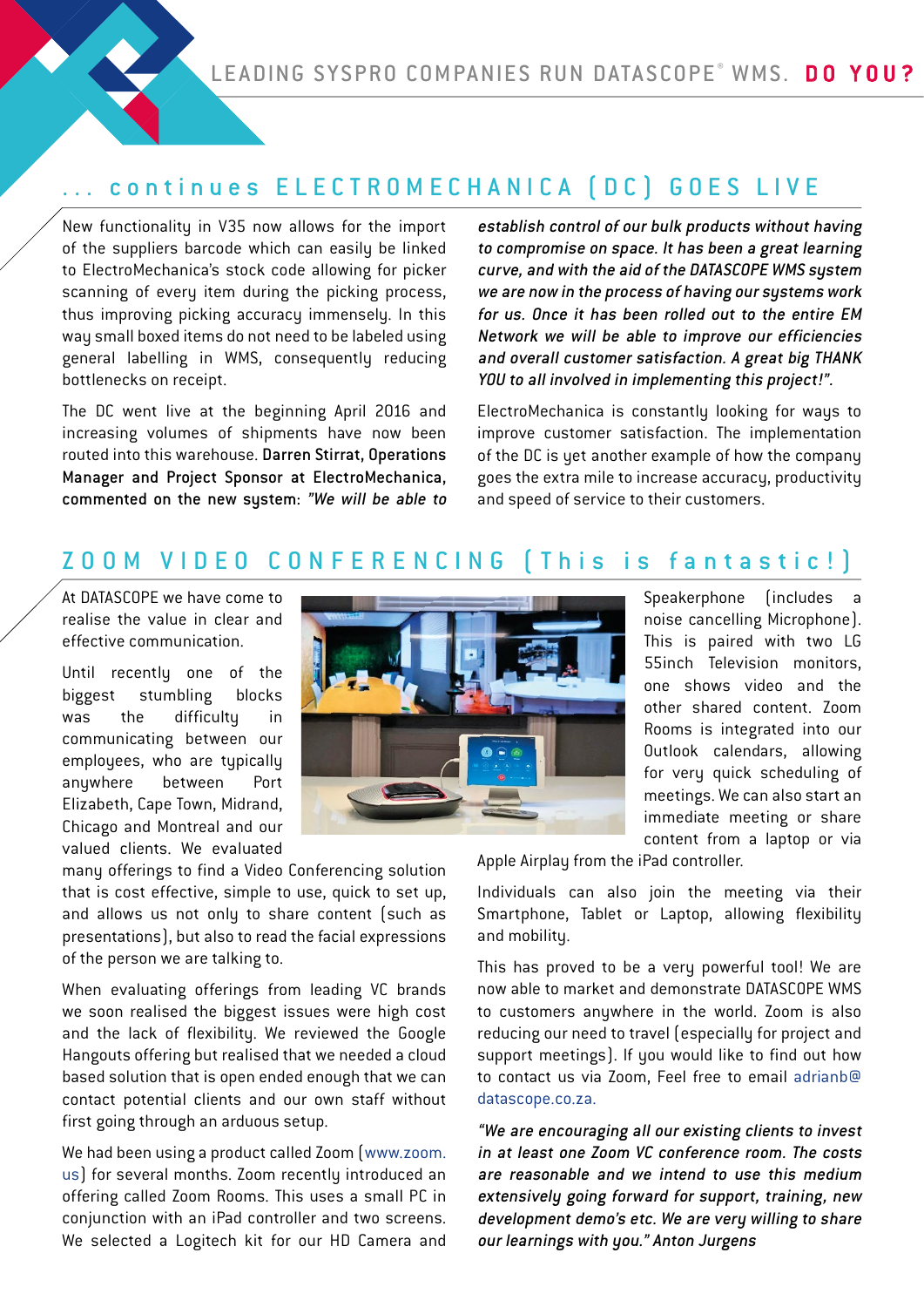#### METRACLARK GO-LIVE





Metraclark is one of the largest distributors of refrigeration and air conditioning components & systems in Southern Africa.

Metraclark's main distribution warehouse in Denver, Johannesburg serves as a nationwide distribution warehouse to all of its South African and African branches. It deploys sophisticated demand calculation mechanisms to best fulfil their customers' demands across their branch network.

Metraclark selected DATASCOPE WMS, to enable further efficiencies in their receiving and picking processes, ensuring better turnaround times in picking efficiencies.

In receiving, a two-step process allows for SYSPRO purchase orders and LCT's to be received by designated receiving staff. During the offloading of stock from supplier vehicles, goods are scanned and palletized in real time, ensuring stock can be put away and consumed for picking in the shortest possible time without reducing accuracy.

For the purpose of reducing human errors, Metraclark is using DATASCOPE WMS to work primarily with supplier bar codes, reducing the need to re-label stock at receiving. DATASCOPE WMS provides functionality beyond standard SYSPRO functionality in managing various local to supplier barcode mappings and scenarios.

DATASCOPE has improved the warehouse operations through introducing more detailed location management – close to 10 000 unique locations are managed by DATASCOPE WMS, ensuring stock is found, identified and confirmed at faster picking rates.

Replenishment into and management of the companies prestigious VLM (Vertical Lift Module) equipment is done through DATASCOPE WMS, enabling real time transaction management of high value items.

We thank Metraclark in choosing DATASCOPE to be their preferred warehouse management solution provider.

## CUSTOMER LETTER





Letter of reference.

The last year's experience with DATASCOPE's support desk has vastly improved. Concerning DATASCOPE SUPPORT.

.<br>The last year's experience with DATASCOPE's support desk has vastly improved. I am pleased to share my experience regarding the last few projects, and the response time regarding tickets is very fast and normally results in a solution within the SLA period.

The efficacy of the last project was far above my expectations and considering the scope of the project, was handled and communicated very professionally.

In my opinion the management of the DATASCOPE support desk has vastly improved and continues to improve as the team grows together, I am impressed with the skill-sets starting to settle down into the new team.

I would highly recommend using the DATASCOPE support desk for projects as well as day to day WMS issues. It's always refreshing dealing with a manager that is technical as well as understanding or the issues experienced by non-<br>technical individuals, and it vastly helps when adding features to aid the end user  $r$  the skill-sets starting to set  $s$  starting the new team. that is technical as well as understanding of the issues experienced by non-Regards. experience.

I have a few suggestions on how to improve the call logging process, but other than this, all services received have been outstanding in the last year and we hope to have more improvement as DATASCOPE grows. experience.

Regards.  $\mathbf{R}$  is a few suggestions on  $\mathbf{R}$  in the call logging problem prove the call logging problem prove the call logging problem prove the call logging problem prove the call logging problem prove the call logging prob

 $t$  than the last year and we see very cell services received have been outstanding in the last year and we see  $t$ hope to have more improvement as DATASCOPE grows. IT MANAGER DELISPICES Dylan Clarke more improvement as DATASCOPE grows.

od Office: 25 Bertie Avenue, Epping 2, i<br>1861 SPICES . www.delispices.co.za . De Ites: WA Haller (Chairmard, RA Haller (CEC), TA Haller